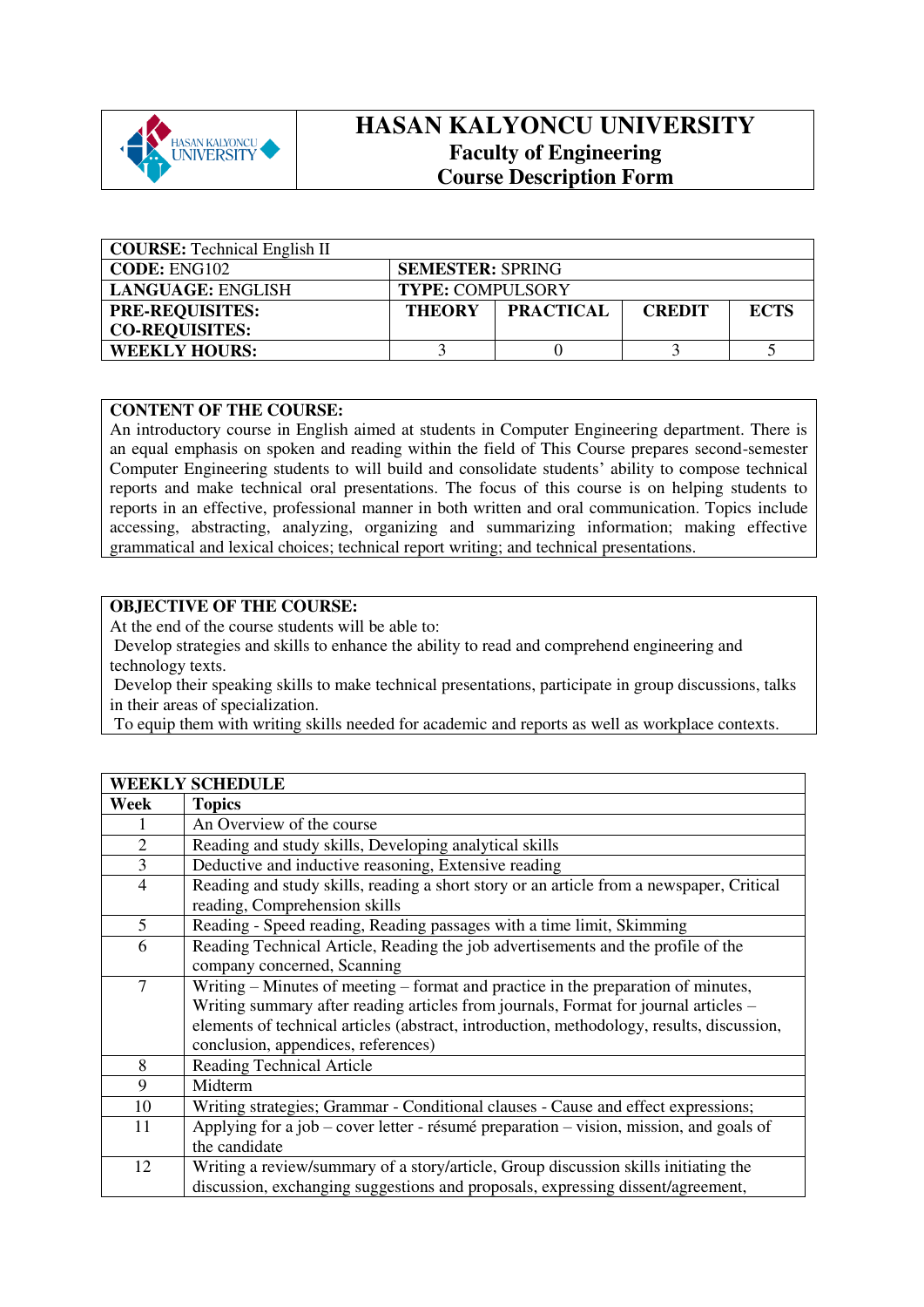|    | assertiveness in expressing opinions, mind mapping technique;                             |
|----|-------------------------------------------------------------------------------------------|
| 13 | Writing summary after reading articles from journals, Format for journal articles –       |
|    | elements of technical articles (abstract, introduction, methodology, results, discussion, |
|    | conclusion, appendices, references), Writing strategies                                   |
| 14 | <b>Reading Technical Article</b>                                                          |

### **TEXTBOOK:**

Dhanavel, S.P. English and Communication Skills for Students of Science and Engineering. Orient Blackswan, Chennai. 2011

#### **REFERENCE BOOKS:**

1. Downes, Colm, Cambridge English for Job-hunting, Cambridge University Press, New Delhi. 2008

 2. Murphy, Raymond, Intermediate English Grammar with Answers, Cambridge University Press 2000

 3. Regional Institute of English. English for Engineers. Cambridge University Press, New Delhi. 2006

- 4. Rutherford, Andrea. J Basic Communication Skills for Technology. Pearson, New Delhi. 2001
- 5. Board of editors. Fluency in English A Course book for Engineering and Technology. Orient Blackswan, Hyderabad: 2016

 6. Eric Glendinning, John McEwan, Oxford English for Information Technology, Oxford University Press, USA 2006

### **WEB RESOURCES**

- 1. IEEE Spectrum
- 2. www.esl-lab.com
- 3. www.englishgrammar.org
- 4. www.englishclub.com
- 5. www.mindtools.com
- 6. www.esl.about.com

| <b>EVALUATION SYSTEM:</b>    |                 |                |
|------------------------------|-----------------|----------------|
| <b>IN-TERM STUDIES</b>       | <b>QUANTITY</b> | PERCENTAGE (%) |
| Midterm Exam                 |                 | 20             |
| Homework                     |                 | 30             |
| Labworks                     |                 | $\left($       |
| Quiz                         | ◠               | 10             |
| Final Exam                   |                 | 40             |
| <b>TOTAL</b>                 |                 |                |
| <b>CONTRIBUTION OF</b>       |                 |                |
| <b>INTERM STUDIES TO</b>     | 6               | 60             |
| <b>OVERALL GRADE</b>         |                 |                |
| <b>CONTRIBUTION OF FINAL</b> |                 |                |
| <b>EXAMINATION TO</b>        |                 | 40             |
| <b>OVERALL GRADE</b>         |                 |                |
| <b>TOTAL</b>                 |                 | 100            |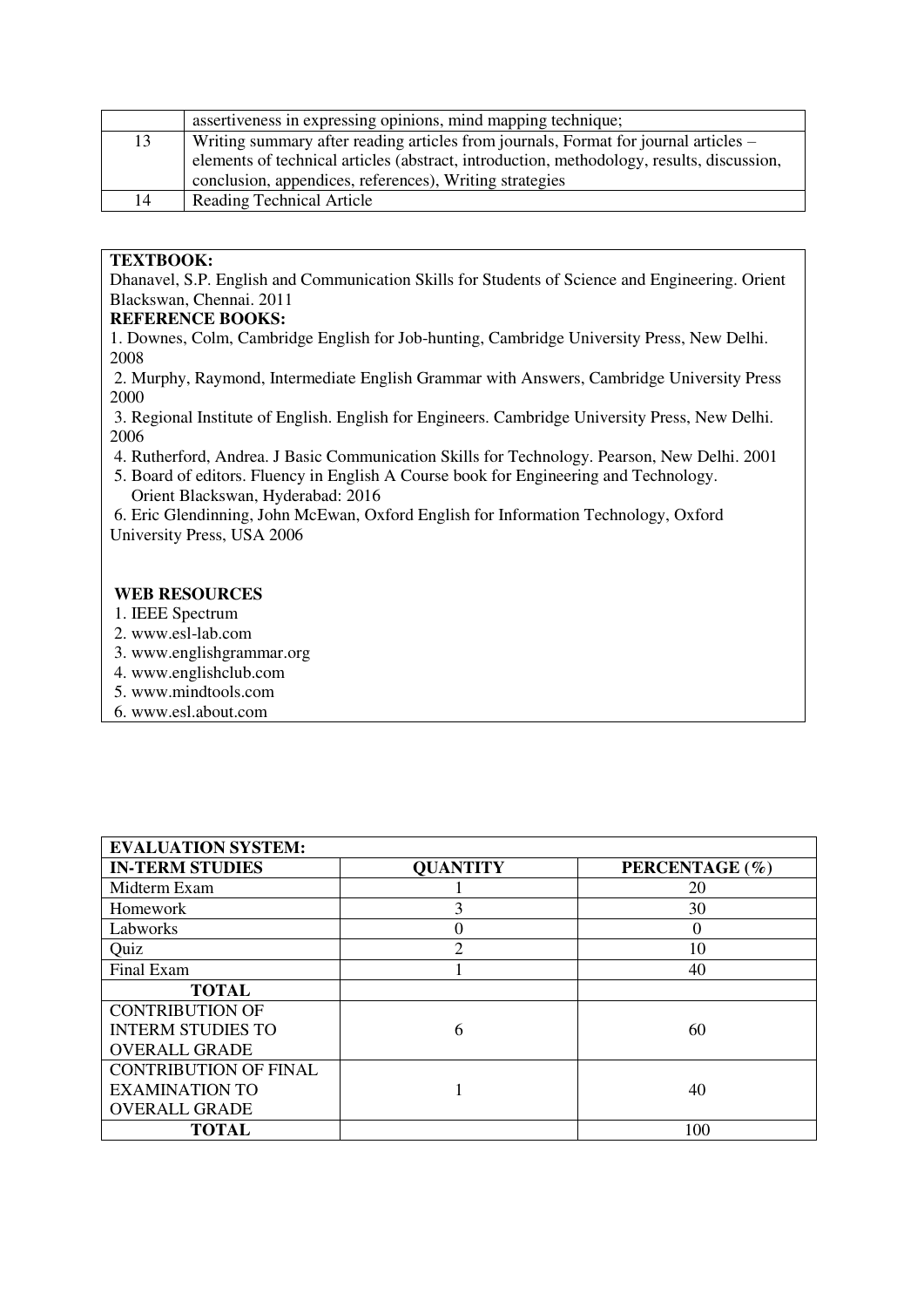| <b>COURSE CATEGORY:</b>        | PERCENTAGE (%) |
|--------------------------------|----------------|
| Mathematics and Basic Sciences | %30            |
| Engineering                    | %50            |
| <b>Engineering Design</b>      | $\%0$          |
| Social Sciences                | %20            |

| <b>TABLE OF ECTS / WORKLOAD:</b>                           |                 |                               |                          |  |  |  |
|------------------------------------------------------------|-----------------|-------------------------------|--------------------------|--|--|--|
| <b>Activities</b>                                          | <b>QUANTITY</b> | <b>Duration</b><br>(Hour)     | <b>Total</b><br>Workload |  |  |  |
| <b>Course Duration</b>                                     | 13              |                               | 39                       |  |  |  |
| Hours for off-the-classroom study (Pre-study,<br>practice) | 14              | h                             | 84                       |  |  |  |
| Mid-term                                                   |                 | $\mathfrak{D}_{\mathfrak{p}}$ | $\mathfrak{D}$           |  |  |  |
| Final examination                                          |                 |                               |                          |  |  |  |
| Homework                                                   | 3               | 3                             | q                        |  |  |  |
| Quiz                                                       | っ               |                               |                          |  |  |  |
| <b>Total Work Load</b>                                     |                 |                               | 135                      |  |  |  |
| <b>Total Work Load / 30</b>                                |                 |                               | 4.5                      |  |  |  |
| <b>ECTS Credit of the Course</b>                           |                 |                               | 5                        |  |  |  |

| <b>INSTRUCTOR(S):</b>         | Asst. Prof. Dr. Mohammed Madi |
|-------------------------------|-------------------------------|
| <b>FORM PREPARATION DATE:</b> | 5/12/2019                     |

|     | PO1                                            | PO2 | PO3 | PO4 | PO <sub>5</sub> | PO <sub>6</sub> | PO <sub>7</sub> | PO <sub>8</sub> | PO <sub>9</sub> | <b>PO10</b> | <b>PO11</b> |
|-----|------------------------------------------------|-----|-----|-----|-----------------|-----------------|-----------------|-----------------|-----------------|-------------|-------------|
| LO1 |                                                |     |     |     |                 |                 |                 |                 |                 |             |             |
| LO2 |                                                |     |     |     |                 |                 |                 |                 |                 |             |             |
| LO3 |                                                |     |     |     |                 |                 |                 |                 |                 |             |             |
|     | PO: Program Outcomes   LO: Learning Outcomes   |     |     |     |                 |                 |                 |                 |                 |             |             |
|     | Values: 0: None   1: Low   2: Medium   3: High |     |     |     |                 |                 |                 |                 |                 |             |             |

| <b>LEARNING OUTCOMES OF THE</b><br><b>COURSE:</b> | <b>PROGRAM OUTCOMES:</b>                            |
|---------------------------------------------------|-----------------------------------------------------|
| LO1: Develop strategies and skills to enhance     | <b>PO1:</b> Adequate knowledge in mathematics,      |
| the ability to read and comprehend engineering    | science and engineering subjects pertaining to      |
| and technology texts.                             | the relevant discipline; ability to use theoretical |
| LO2: Develop their speaking skills to make        | and applied knowledge in these areas in             |
| technical presentations, participate in group     | complex engineering problems.                       |
| discussions, talks in their areas of              | PO2: Ability to identify, formulate, and solve      |
| specialization                                    | complex engineering problems; ability to select     |
| LO3: To equip them with writing skills needed     | and apply proper analysis and modeling              |
| for academic and reports as well as workplace     | methods for this purpose.                           |
| contexts, technology texts.                       | <b>PO3:</b> Ability to design a complex system,     |
|                                                   | process, device or product under realistic          |
|                                                   | constraints and conditions, in such a way as to     |